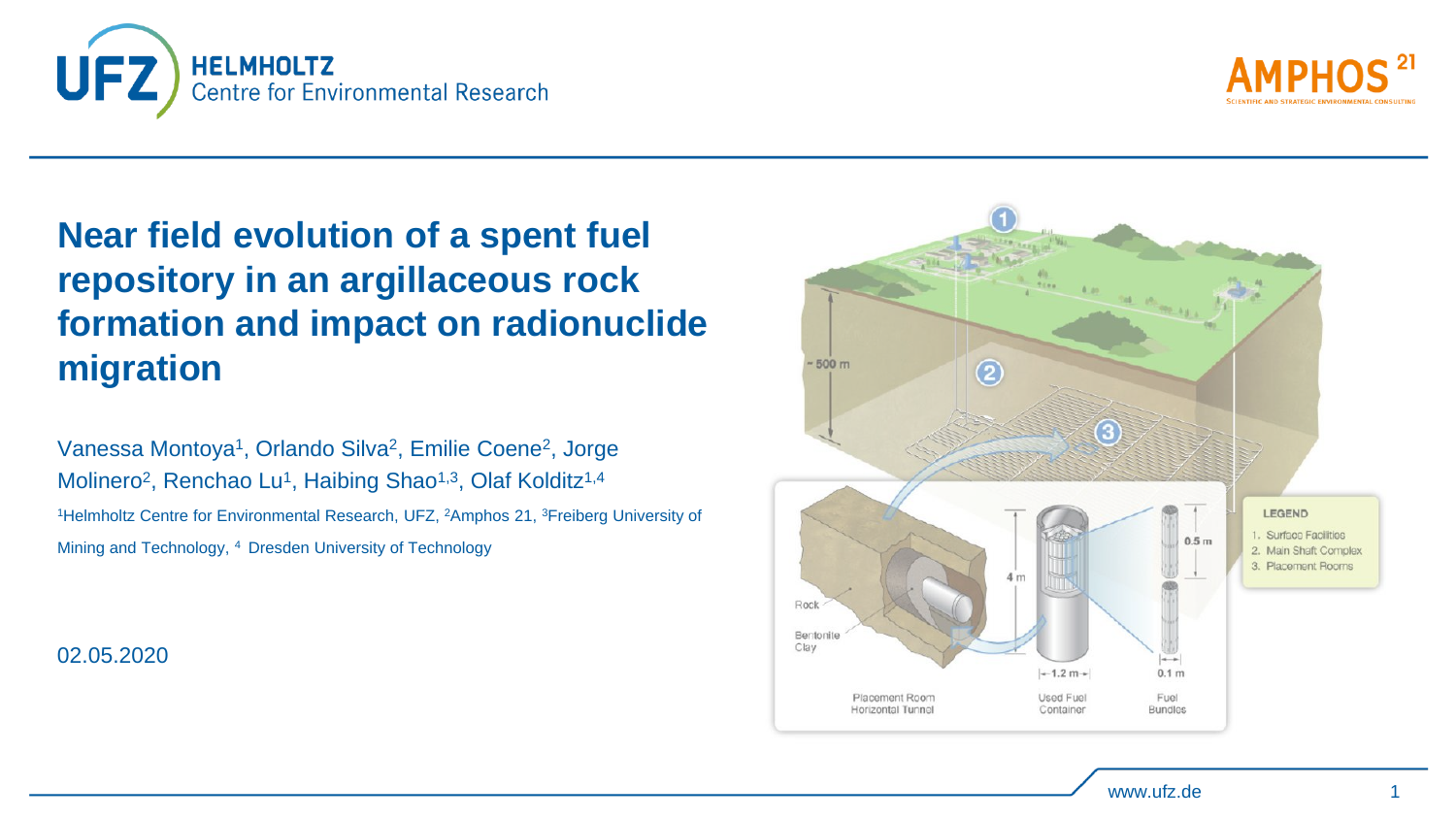## **Introduction**

## Clay formations in Germany



**Potential host rocks for nuclear waste**

#### **North German Basins:**

- Risk of deep glacial trench formation
	- $\rightarrow$  Emplacement depth  $\sim$  600-700 m (Extended mine construction/lining required)
- Geological formation: Lower cretaceous, upper jurassic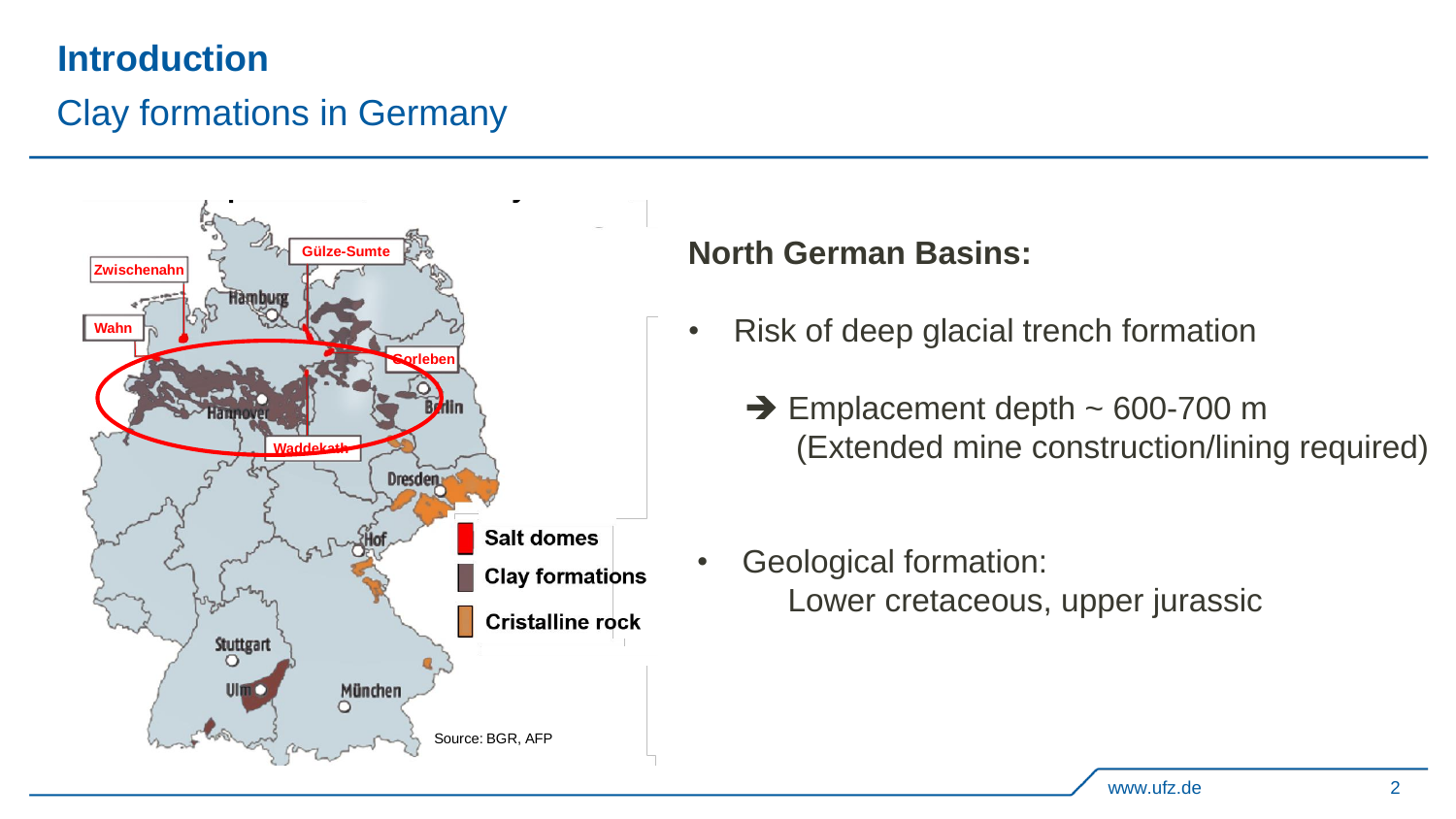## **Introduction**

## Repository concept in Clayrock for Spent Nuclear Fuel

#### – **Multibarrier system**

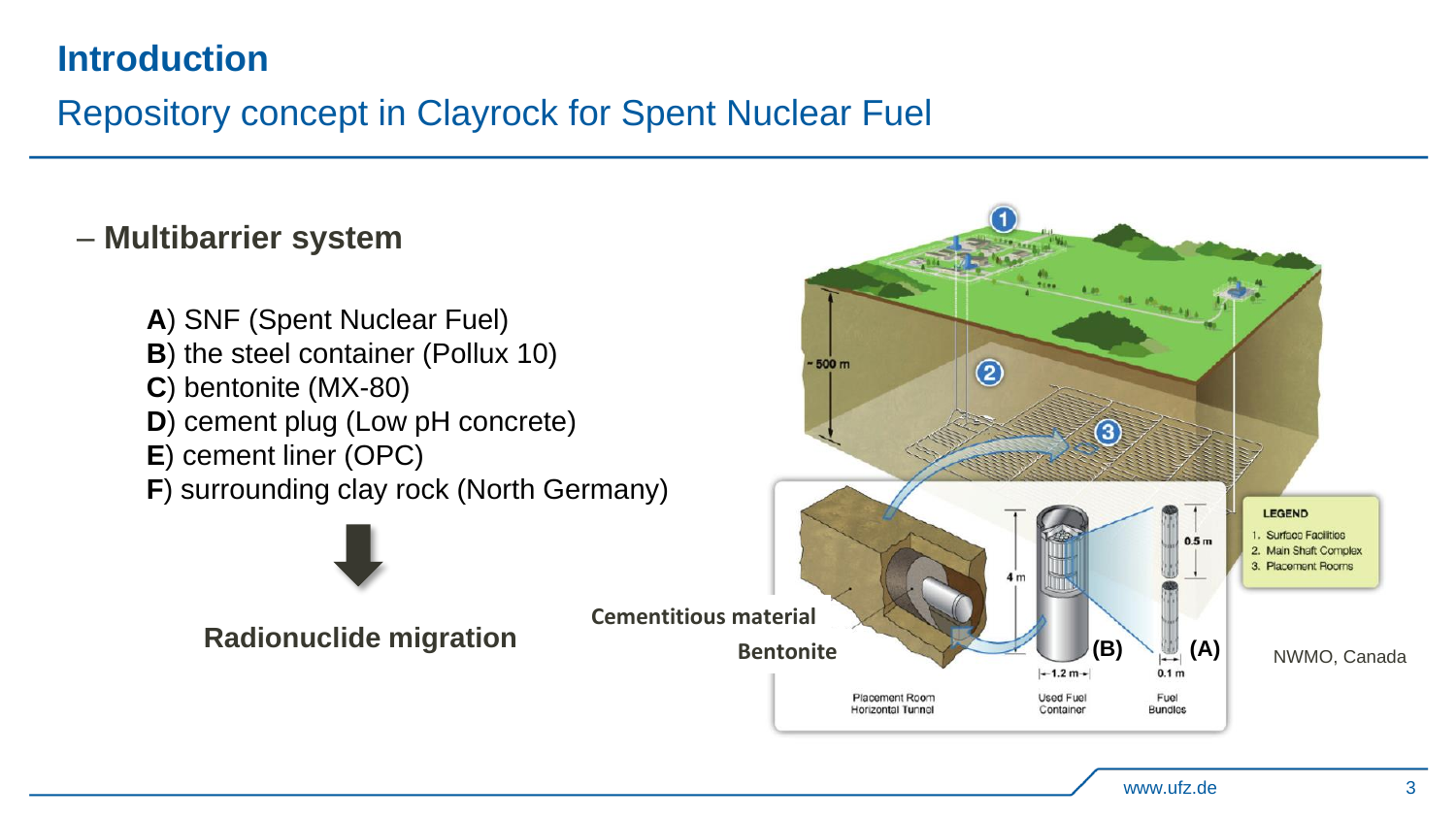## **Reactive solute transport**

Numerical concept

 $\phi$ :

Total mass balance of water and chemical species in variable saturated porous media

$$
\omega \frac{\partial c_i}{\partial t} = -\psi \, \mathbf{q}_i \cdot \nabla c_i + \nabla \cdot (\psi \, \mathbf{D}_l \cdot \nabla c_i) - c_i \nabla \cdot (\mathbf{\rho}_l \mathbf{D}_l \nabla \omega_l^W) - f_{ex}^W c_i \, \mathbf{f}_{ext}^W c_i + \omega r_{eq} + \omega r_{kin}
$$
\n
$$
q_l = 0
$$
\n**Diffusion**\n
$$
\nabla \omega_l^W = 0
$$
\nSource of water = 0\n  
\nAdvection\n
$$
\mathbf{D}_l = \mathbf{D}_d^T \mathbf{i}_{sp} + \mathbf{D}_{dif} = \phi \, S_l \mathbf{D}_s \tau = \phi \, \mathbf{D}_s \tau = \phi \, 1 \, 10^{-9} \, \tau
$$
\n
$$
\omega = \phi \, S_l \mathbf{p}_l \omega_l^W = \mathbf{p}_l \phi
$$
\n
$$
\psi = \mathbf{\rho}_l \omega_l^W
$$
\n
$$
\text{proosity } [m^3 m^{-3}] \, S_l: \text{liquid saturation } [m^3 m^{-3}] \, \mathbf{\rho}_l: \text{liquid density } [kg \, m^{-3}]
$$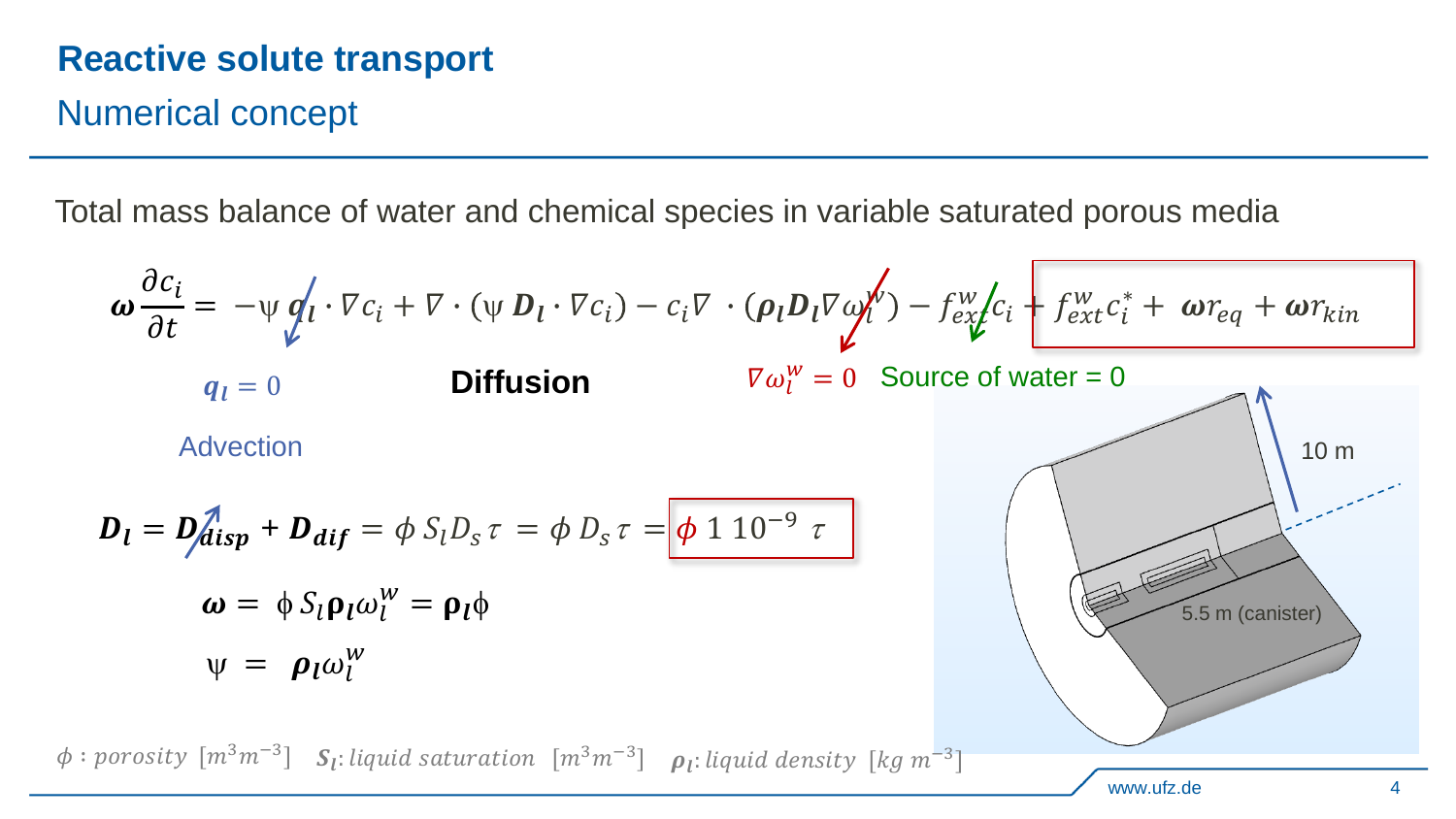## **Geochemistry**

## Nuclear waste (Radionuclide inventory)

## **55 GWd/tHM** burn-up after **50 years** in PWR (UO<sub>2</sub> + MOX)

(Gigawatts-day /tonnes)

Initially:  $\mathsf{UO}_2$ <sub>(matrix)</sub>: Activity: 7.74 x10<sup>15</sup> Bq/tHM

Max.  $\left[\right]_{aa}$ 

|                  | Half life (a)         | Act.<br>(Bq/tHM)      | <b>Mass</b><br>(g/HM) | <b>Redox state</b> | Key Chem.<br><b>Parameters</b> | Solub.<br>(mol/Kgw)   |
|------------------|-----------------------|-----------------------|-----------------------|--------------------|--------------------------------|-----------------------|
| $243$ Am         | 7 3 7 0               | $1.71x10^{12}$        | 2.32x10 <sup>2</sup>  | $+$ III            | pH, HCO <sub>3</sub>           | 7.88x10 <sup>-6</sup> |
| 230Th            | 75 380                | 1.07x109              | 1.40                  | $+IV$              | HCO <sub>3</sub>               | $3.50x10^{-9}$        |
| 238U             | 4.468x10 <sup>6</sup> | 1.14x10 <sup>10</sup> | 9.17x10 <sup>5</sup>  | $+IV, +VI$         | $HCO3$ , Eh                    | $3.79x10^{-9}$        |
| $237$ Np         | 2.144x10 <sup>6</sup> | 6.18x10 <sup>10</sup> | $2.37x10^3$           | $+IV,$             | HCO <sub>3</sub>               | $1.01x10^{-9}$        |
| 242Pu            | 373 300               | 1.49x10 <sup>11</sup> | 1.02x10 <sup>3</sup>  | $+III, +IV, +V$    | pH, $HCO3$ , Eh                | $1.91x10^{-9}$        |
| 99T <sub>C</sub> | 211 000               | 8.01x10 <sup>11</sup> | $1.27 \times 10^{3}$  | $+IV, +VII$        | Eh                             | ?                     |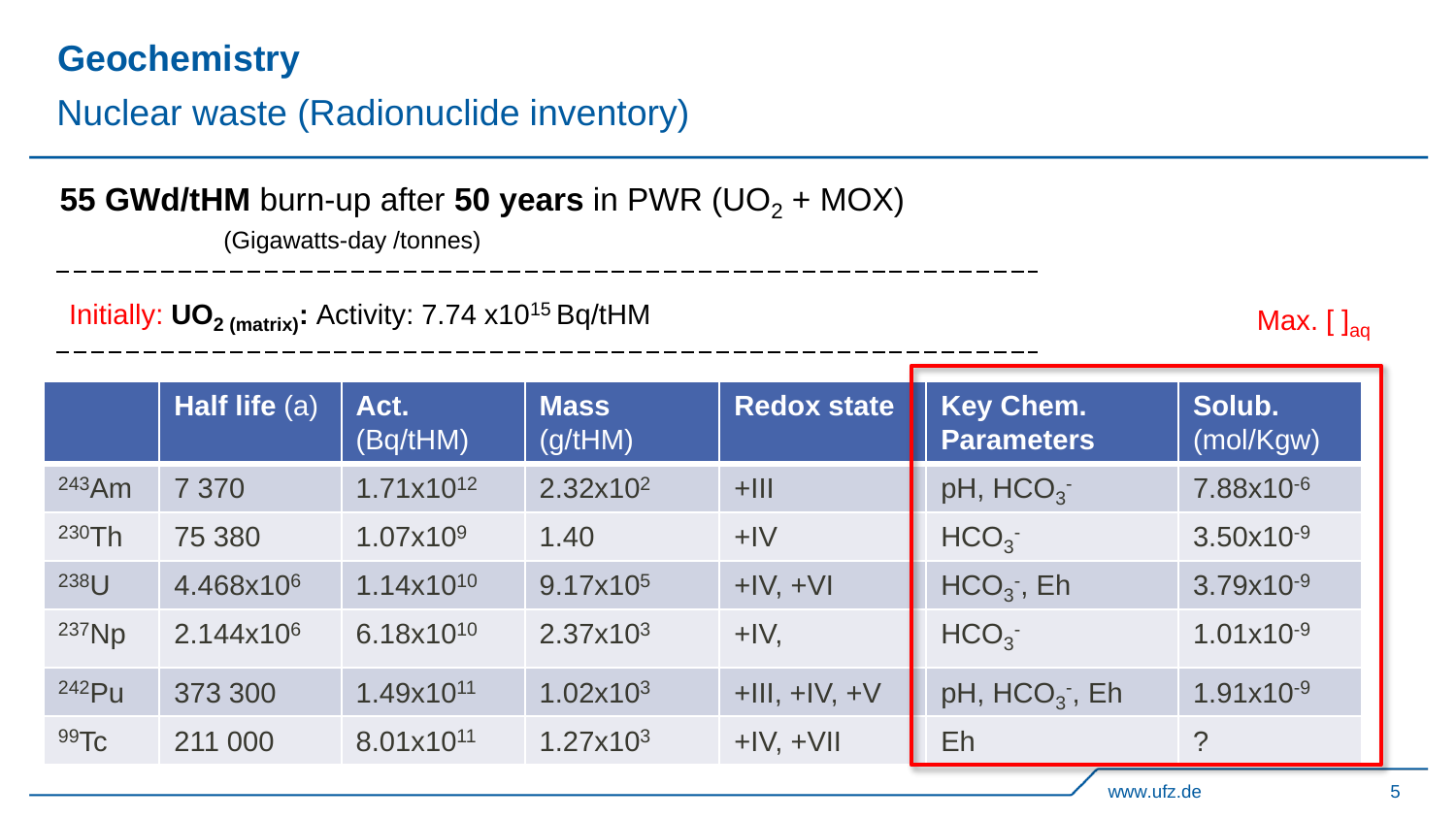## **Geochemistry**

## Pore water compositions

|                     | <b>Host rock</b>        | <b>Bentonite</b>        | <b>OPC Cement</b> | Low pH concrete | <b>Processes</b>           |
|---------------------|-------------------------|-------------------------|-------------------|-----------------|----------------------------|
| <b>Na</b>           | 3.70                    | 2.12                    | 5.45x10-10        | $1.91x10^{-2}$  | Exchange                   |
| K                   | $5.44x10^{-3}$          | 8.91x10 <sup>-2</sup>   | $1.25x10^{-9}$    | $3.42x10^{-2}$  | Exchange                   |
| Ca                  | 0.23                    | 0.93                    | 2.76x10-7         | $5.24x10^{-3}$  | Exchange/precip/dissolu    |
| C                   | 4.22                    | 4.22                    | $1.00x10^{-9}$    | $1.00x10^{-10}$ |                            |
| SO <sub>4</sub>     | 2.59x10-2               | 1.89x10-2               | $5.01x10^{-10}$   | $3.05x10^{-2}$  | Precipitation/dissolu      |
| <b>Si</b>           | 1.80x10 <sup>-4</sup>   | 1.80x10 <sup>-4</sup>   | $2.02x10^{-3}$    | $2.02x10^{-3}$  | Precipitation/dissolu      |
| <b>Al</b>           | $4.99x10^{-9}$          | $4.99x10^{-9}$          | $1.44x10^{-4}$    | $1.44x10^{-4}$  | Precipitation/dissolu      |
| Fe <sub>Total</sub> | 4.98x10-5               | 4.98x10-5               | $5.45x10^{-8}$    | $5.45x10^{-8}$  | Precipitation/dissolu      |
| <b>Mg</b>           | 0.114                   | 0.114                   | $3.73x10^{-7}$    | $3.73x10^{-7}$  | Exchange/precip/dissolu    |
| CO <sub>3</sub>     | 8.92x10-5               | $4.34x10^{-5}$          | $1.50x10^{-5}$    | $1.50x10^{-5}$  | Precipitation/dissolu      |
| $Eh$ (mV)           | $-111$ (Fe(II)/Fe(III)) | $-111$ (Fe(II)/Fe(III)) | $-27$ mV          | $-27$ mV        | Precipitation/dissolu      |
| pH                  | 7.77                    | 8.1                     | 13.31             | 10.68           | Precipitation/dissolu/surf |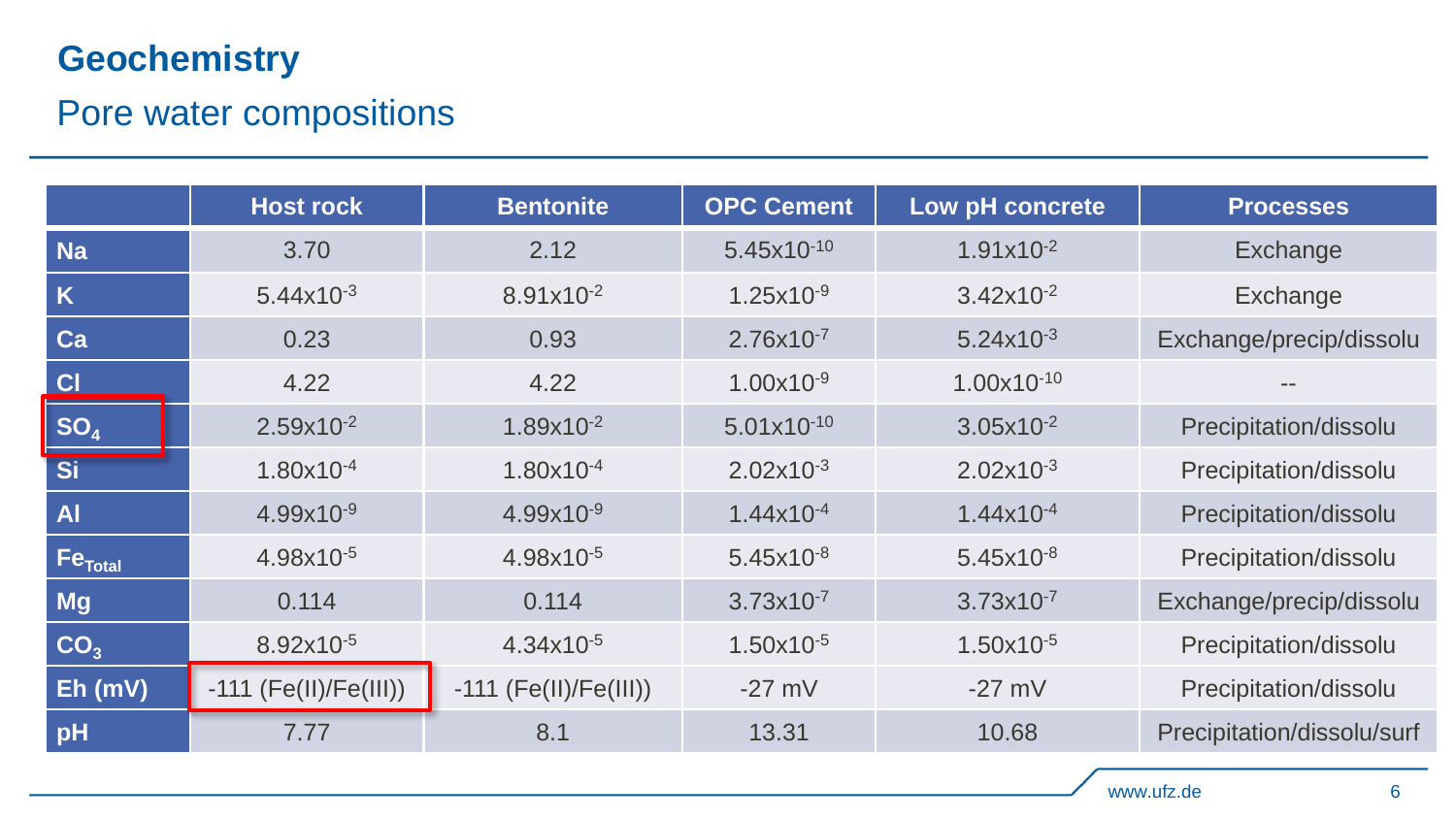Canister Corrosion

 $3 \text{ Fe (s)} + 4 \text{ H}<sub>2</sub>\text{O} = \text{Fe}_3\text{O}_4(\text{s}) + 4\text{H}<sub>2</sub> \longrightarrow$ (Magnetite, but  $\mathsf{FeCO}_{3},\ldots)$ 

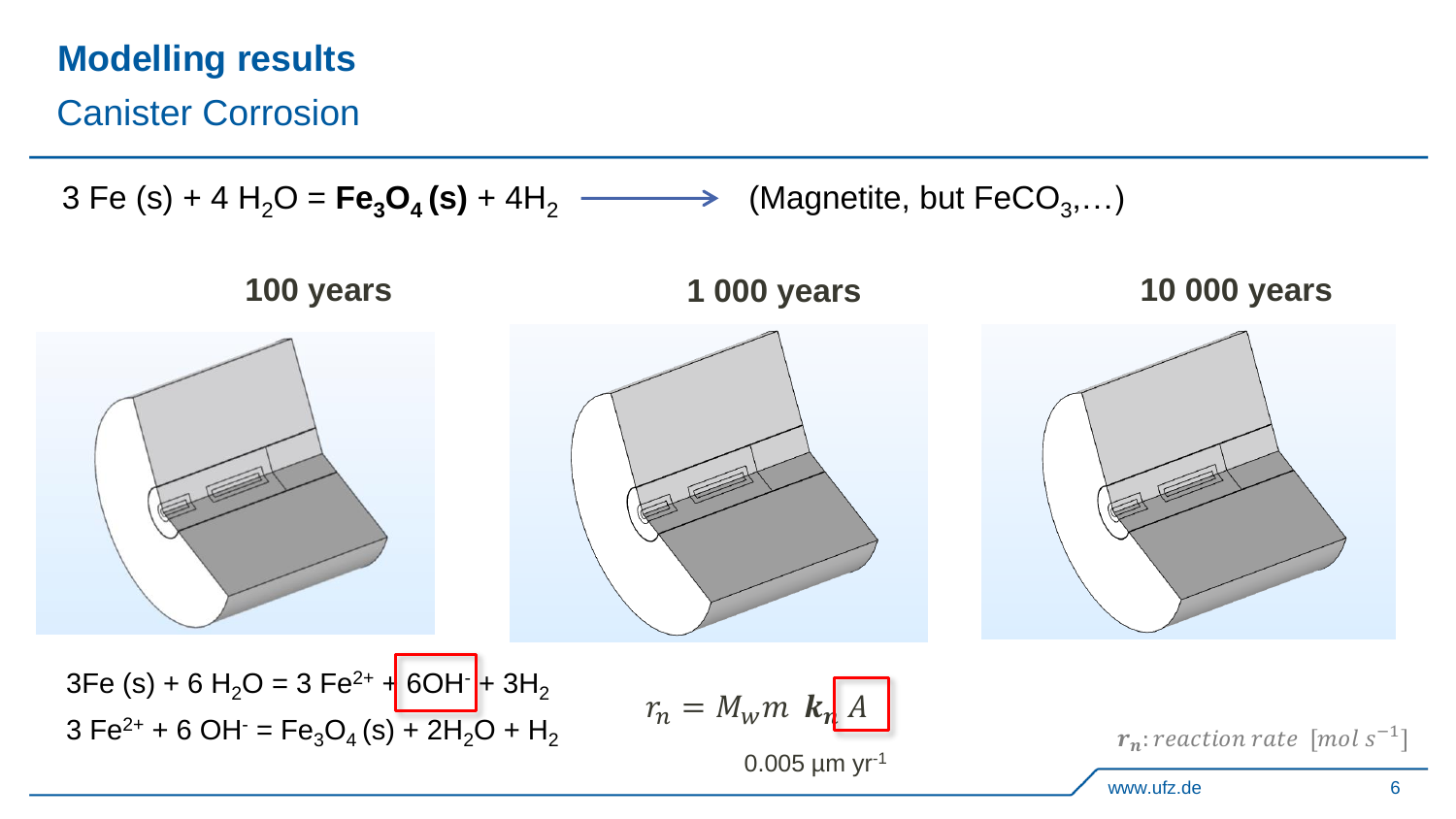## Transport of a reactive tracer (<sup>243</sup>Am)

 $3 \text{ Fe (s)} + 4 \text{ H}_2\text{O} = \text{Fe}_3\text{O}_4(\text{s}) + 4\text{H}_2 \longrightarrow$ (Magnetite, but  $\mathsf{FeCO}_{3},\ldots)$ 

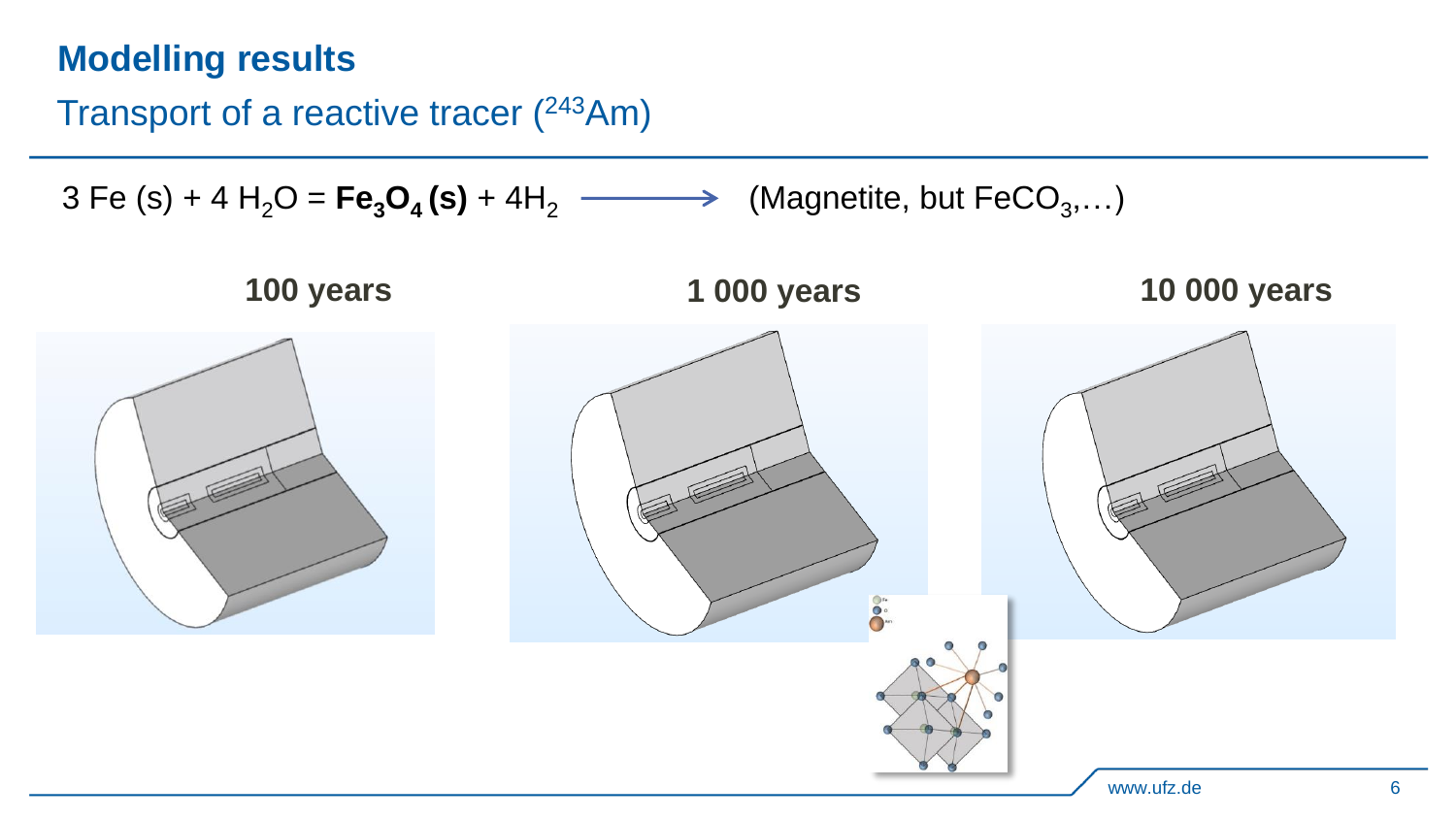### Transport of a non-reactive tracer (<sup>36</sup>CI<sup>-</sup>)

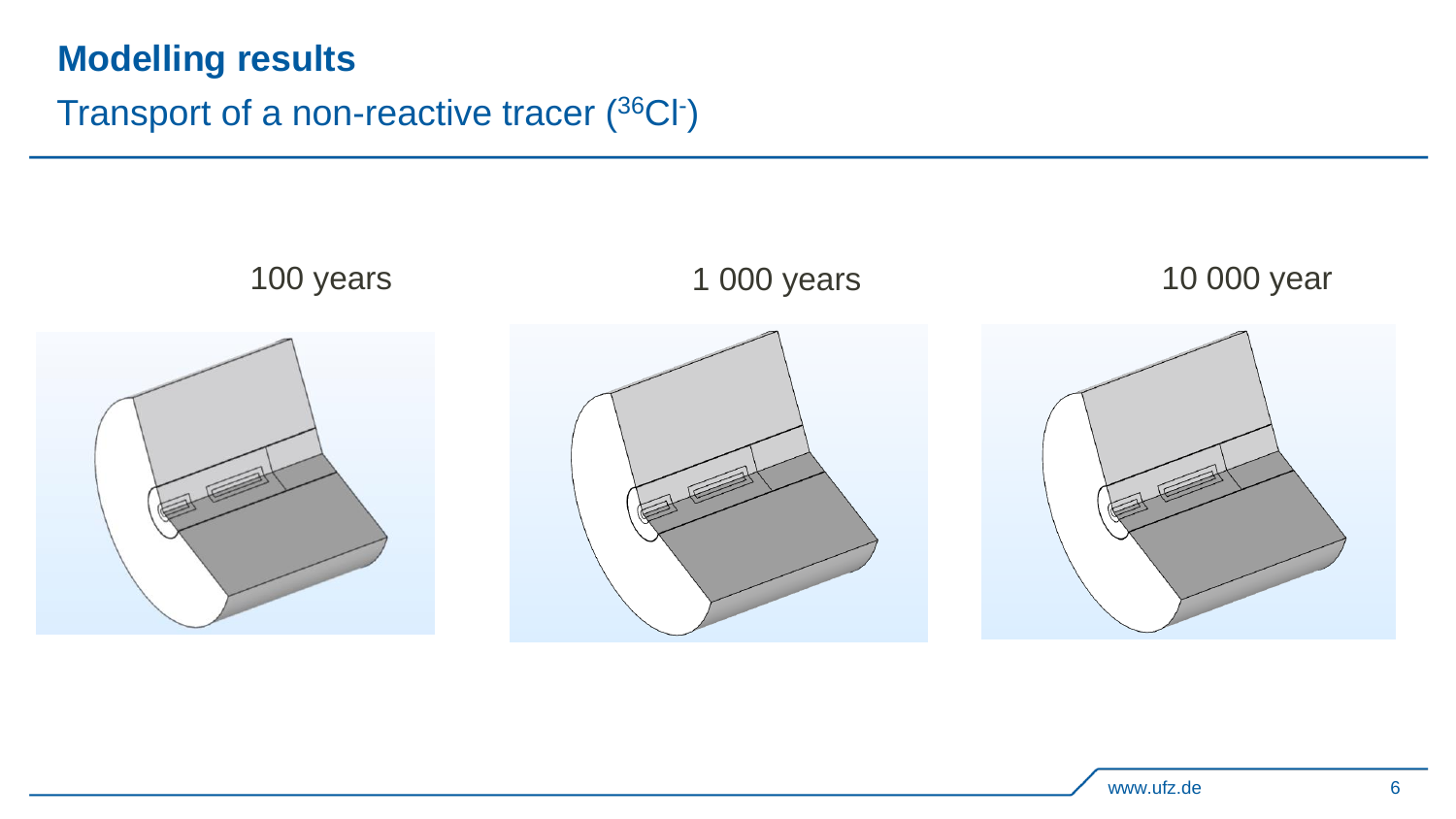## Processes at the bentonite barrier

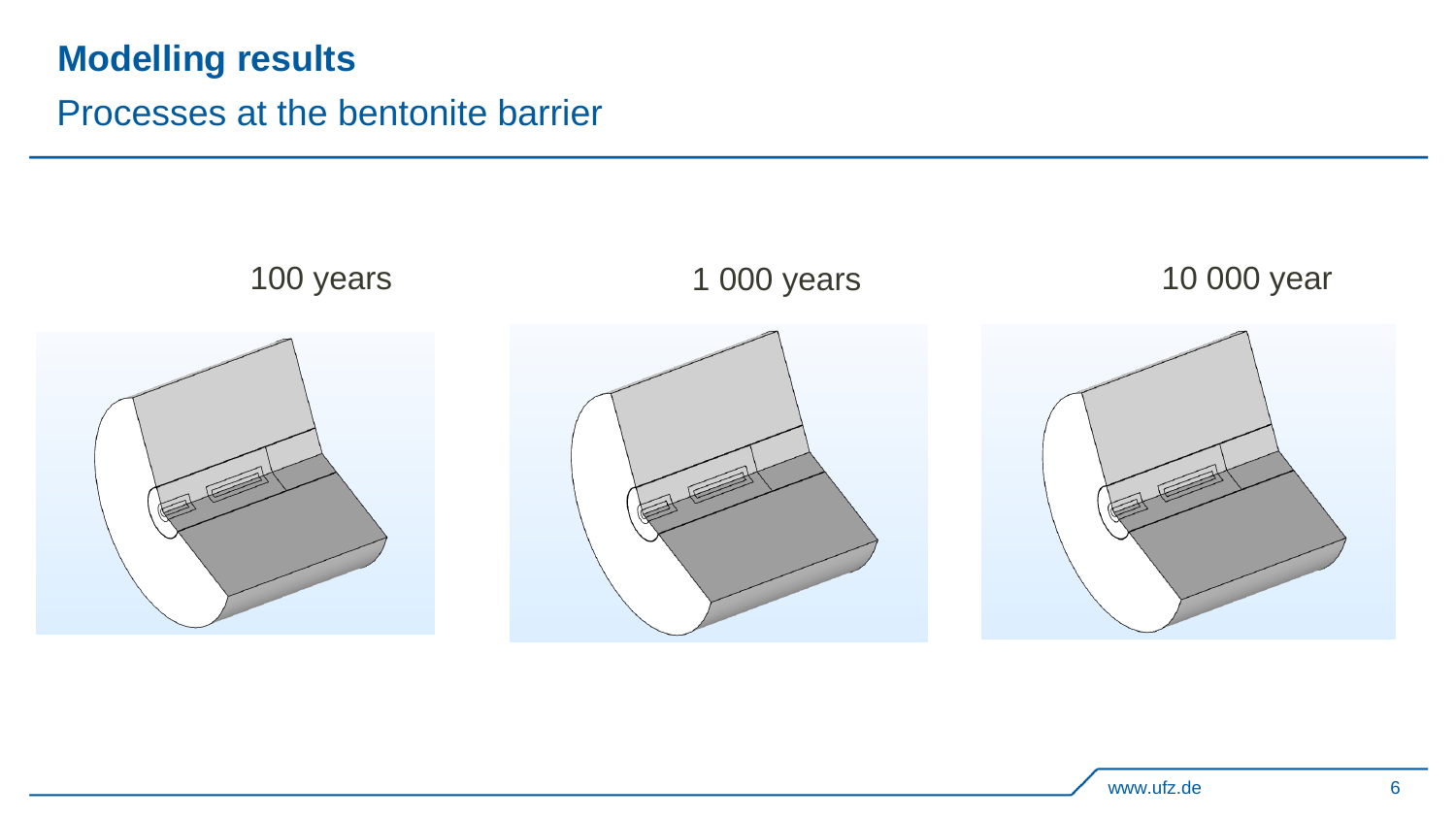## **Conclusions**

- **Numerical tools need to be improved** in order to handle coupled mass transport with reactions in long term simulations (10 000 years) and big domains (9000 mesh elements, 5000 nodes)
- Geochemical processes happening next to the **canister/bentonite** interface are the most relevant for most of the radionuclides present in the waste inventory
- Processes happening in the cement liner seems to be less relevant for radionuclide migration, but important for barrier integrity studies.